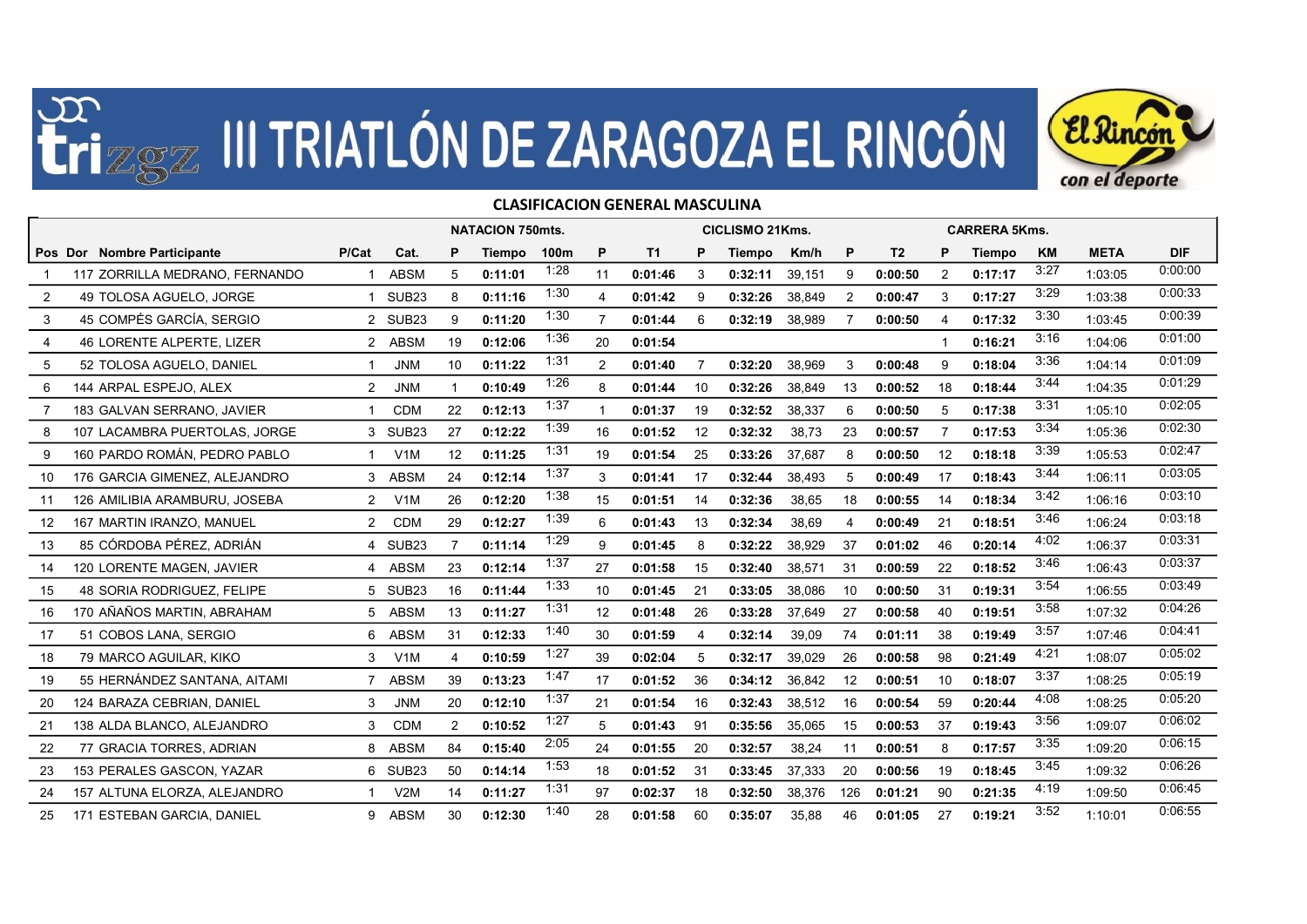| 26 | 109 MORA TAJUELO, ALBERTO        | 10             | <b>ABSM</b>       | 44  | 0:13:36 | 1:48 | 34  | 0:02:01 | 38  | 0:34:15 | 36,788 | 34  | 0:01:01 | 26  | 0:19:14 | 3:50 | 1:10:07 | 0.07:02 |
|----|----------------------------------|----------------|-------------------|-----|---------|------|-----|---------|-----|---------|--------|-----|---------|-----|---------|------|---------|---------|
| 27 | 72 SENAO MENDI, RAUL             | 4              | V1M               | 75  | 0:15:25 | 2:03 | 29  | 0:01:58 | 23  | 0:33:13 | 37,933 | 14  | 0:00:52 | 20  | 0:18:50 | 3:46 | 1:10:18 | 0:07:13 |
| 28 | 150 ARIÑO MONSEC, IÑIGO          | $\overline{4}$ | <b>CDM</b>        | 41  | 0:13:26 | 1:47 | 14  | 0:01:50 | 37  | 0:34:13 | 36,824 | 30  | 0:00:59 | 41  | 0:19:55 | 3:59 | 1:10:23 | 0.07:17 |
| 29 | 132 PEREA CLEMENTE, SAUL         | 11             | <b>ABSM</b>       | 40  | 0:13:25 | 1:47 | 36  | 0:02:01 | 45  | 0:34:29 | 36,539 | 51  | 0:01:06 | 35  | 0:19:40 | 3:56 | 1:10:41 | 0:07:36 |
| 30 | 148 MAYORAL CASTILLO, ENRIQUE    | 5              | V <sub>1</sub> M  | 21  | 0:12:12 | 1:37 | 47  | 0:02:09 | 11  | 0:32:29 | 38,789 | 87  | 0:01:13 | 132 | 0:22:48 | 4:33 | 1:10:51 | 0.07:46 |
| 31 | 47 ABADIA SOLANA, EDUARDO        | 12             | <b>ABSM</b>       | 53  | 0:14:24 | 1:55 | 23  | 0:01:54 | 29  | 0:33:33 | 37,556 | 33  | 0:01:01 | 45  | 0:20:08 | 4:01 | 1:11:00 | 0:07:54 |
| 32 | 168 GRACIA VITORIA, JAIME        | 13             | <b>ABSM</b>       | 72  | 0:15:15 | 2:02 | 52  | 0:02:13 | 22  | 0:33:07 | 38,047 | 36  | 0:01:01 | 34  | 0:19:35 | 3.55 | 1:11:11 | 0.08:05 |
| 33 | 165 MONTERO LATORRE, ALBERTO     | 6              | V <sub>1</sub> M  | 65  | 0:14:55 | 1:59 | 79  | 0:02:26 | 32  | 0:33:45 | 37,333 | -71 | 0:01:11 | 23  | 0:18:57 | 3:47 | 1:11:14 | 0.08:09 |
| 34 | 94 ARTAL CARDO, JOSE             | $\overline{7}$ | V1M               | 69  | 0:15:05 | 2:00 | 70  | 0:02:24 | 30  | 0:33:35 | 37,519 | 28  | 0:00:58 | 29  | 0:19:22 | 3:52 | 1:11:24 | 0.08:19 |
| 35 | 149 MANGAS NUÑEZ, GORKA          | 14             | <b>ABSM</b>       | 32  | 0:12:34 | 1:40 | 44  | 0:02:08 | 2   | 0:31:56 | 39,457 | -1  | 0:00:46 | 163 | 0:24:09 | 4:49 | 1:11:33 | 0.08:28 |
| 36 | 104 VILLARROYA DOMENECH, EDUARDO | 8              | V1M               | 34  | 0:12:37 | 1:41 | 68  | 0:02:23 | 47  | 0:34:36 | 36,416 | 78  | 0:01:12 | 67  | 0:20:57 | 4:11 | 1:11:45 | 0.08:40 |
| 37 | 146 MUÑOZ PEREZ, JAVIER          | 15             | <b>ABSM</b>       | 11  | 0:11:25 | 1:31 | 13  | 0:01:50 | 28  | 0:33:33 | 37,556 | 68  | 0:01:10 | 159 | 0:24:04 | 4:48 | 1:12:02 | 0.08:57 |
| 38 | 131 MORENO ISABA, ISRAEL         | 9              | V <sub>1</sub> M  | 77  | 0:15:31 | 2:04 | 49  | 0:02:12 | 27  | 0:33:30 | 37,612 | 106 | 0:01:17 | 33  | 0:19:35 | 3:55 | 1:12:05 | 0:08:59 |
| 39 | 169 PUERTO JIMENEZ, ANTONIO      | 16             | ABSM              | 106 | 0:16:43 | 2:13 | 25  | 0:01:55 | -51 | 0:34:45 | 36,259 | 98  | 0:01:15 | 6   | 0:17:42 | 3:32 | 1:12:20 | 0:09:14 |
| 40 | 147 LASANTA AZCONA, JAVIER       | 17             | <b>ABSM</b>       | 37  | 0:13:05 | 1:44 | 33  | 0:02:01 | 44  | 0:34:26 | 36,592 | 97  | 0:01:15 | 91  | 0:21:37 | 4:19 | 1:12:24 | 0:09:18 |
| 41 | 135 GALVE MAYOR, DIEGO           | 18             | <b>ABSM</b>       | 3   | 0:10:57 | 1:27 | 43  | 0:02:06 | 107 | 0:36:37 | 34,411 | 86  | 0:01:12 | 95  | 0:21:43 | 4:20 | 1:12:35 | 0.09.30 |
| 42 | 139 ALDA RODRIGUEZ, ALBERTO      | 2              | V2M               | 70  | 0:15:10 | 2:01 | 61  | 0:02:16 | 33  | 0:33:48 | 37,278 | 122 | 0:01:21 | 44  | 0:20:06 | 4:01 | 1:12:41 | 0.09:35 |
| 43 | 143 SANCHEZ VALLES, DANIEL       | 19             | <b>ABSM</b>       | 63  | 0:14:52 | 1:58 | 55  | 0:02:14 | 35  | 0:33:57 | 37,113 | 124 | 0:01:21 | 56  | 0:20:39 | 4:07 | 1:13:03 | 0.09.57 |
| 44 | 84 ZARDOYA LAPEÑA, RODRIGO       | 10             | V <sub>1</sub> M  | 55  | 0:14:33 | 1:56 | 105 | 0:02:42 | 34  | 0:33:56 | 37,132 | 44  | 0:01:04 | 63  | 0:20:53 | 4:10 | 1:13:08 | 0:10:03 |
| 45 | 156 INAZ MONTERDE, DAVID         | 20             | ABSM              | 46  | 0:13:38 | 1:49 | 74  | 0:02:25 | 93  | 0:36:01 | 34,984 |     |         |     |         |      | 1:13:24 | 0.10:18 |
| 46 | 66 AVERO MARRERO, ANAM           | 21             | <b>ABSM</b>       | 48  | 0:14:07 | 1:52 | 66  | 0:02:19 | 74  | 0:35:31 | 35,476 | 65  | 0:01:10 | 53  | 0:20:32 | 4:06 | 1:13:39 | 0:10:33 |
| 47 | 223 LACAMBRA PUÉRTOLAS, RUBÉN    | 22             | ABSM              | 45  | 0:13:37 | 1:49 | 83  | 0:02:30 | 61  | 0:35:07 | 35,88  | 80  | 0:01:12 | 79  | 0:21:16 | 4:15 | 1:13:42 | 0.10.36 |
| 48 | 68 DIAZ-CRESPO VASALLO, IGNACIO  | 11             | V <sub>1</sub> M  | 6   | 0:11:03 | 1:28 | 58  | 0:02:15 | 138 | 0:38:41 | 32,572 | 63  | 0:01:10 | 61  | 0:20:47 | 4:09 | 1:13:56 | 0:10:50 |
| 49 | 240 COSCOLLA PARALED, JAVIER     | -5             | <b>CDM</b>        | 33  | 0:12:37 | 1:40 | 94  | 0:02:36 | 79  | 0:35:40 | 35,327 | 62  | 0:01:10 | 102 | 0:21:56 | 4:23 | 1:13:59 | 0:10:54 |
| 50 | 290 MAYOR RAMOS, LAUREANO        | 23             | <b>ABSM</b>       | 58  | 0:14:37 | 1:56 | 113 | 0:02:48 | 99  | 0:36:08 | 34,871 | 52  | 0:01:06 | 28  | 0:19:21 | 3:52 | 1:14:00 | 0:10:55 |
| 51 | 137 LARROY GUILLÉN, DANIEL       | 24             | <b>ABSM</b>       | 93  | 0:15:53 | 2:07 | 46  | 0:02:08 | 46  | 0:34:32 | 36,486 | 19  | 0:00:55 | 54  | 0:20:34 | 4:06 | 1:14:02 | 0:10:57 |
| 52 | 75 BARRIL PLOU, ALBERTO          | 12             | V <sub>1</sub> M  | 136 | 0:17:56 | 2:23 | 31  | 0:01:59 | 42  | 0:34:24 | 36,628 | 40  | 0:01:02 | 16  | 0:18:43 | 3:44 | 1:14:04 | 0:10:58 |
| 53 | 118 AGUADO FERNANDEZ. ELISEO     | $\overline{7}$ | SUB <sub>23</sub> | 81  | 0:15:37 | 2:05 | 45  | 0:02:08 | 78  | 0:35:37 | 35,377 | 53  | 0:01:07 | 36  | 0:19:41 | 3:56 | 1:14:10 | 0:11:05 |
| 54 | 164 ARAGON MIGUEL, ALBERTO       | 13             | V <sub>1</sub> M  | 43  | 0:13:34 | 1:48 | 73  | 0:02:25 | 95  | 0:36:02 | 34,968 | 91  | 0:01:14 | 72  | 0:21:08 | 4:13 | 1:14:23 | 0:11:17 |
| 55 | 154 AURELL BÁDENAS, LUCAS        | 8              | SUB <sub>23</sub> | 109 | 0:16:50 | 2:14 | 72  | 0:02:24 | 24  | 0:33:21 | 37,781 | 56  | 0:01:08 | 65  | 0:20:53 | 4:10 | 1:14:36 | 0:11:30 |
| 56 | 136 ARCHILLA ROMERA, FERNAN      | 14             | V <sub>1</sub> M  | 94  | 0:15:54 | 2:07 | 87  | 0:02:32 | 59  | 0:35:02 | 35,966 | 42  | 0:01:04 | 43  | 0:20:06 | 4:01 | 1:14:38 | 0:11:33 |
| 57 | 215 SANMARTIN ALASTUEY, ALBERTO  | 25             | <b>ABSM</b>       | 113 | 0:17:04 | 2:16 | 37  | 0:02:02 | 77  | 0:35:37 | 35,377 | 139 | 0:01:25 | 15  | 0:18:35 | 3:43 | 1:14:43 | 0:11:37 |
| 58 | 174 SOLANAS SANCHEZ, SAMUEL      | 15             | V1M               | 83  | 0:15:40 | 2:05 | 57  | 0:02:15 | 49  | 0:34:41 | 36,329 | 79  | 0:01:12 | 77  | 0:21:14 | 4:14 | 1:15:02 | 0:11:57 |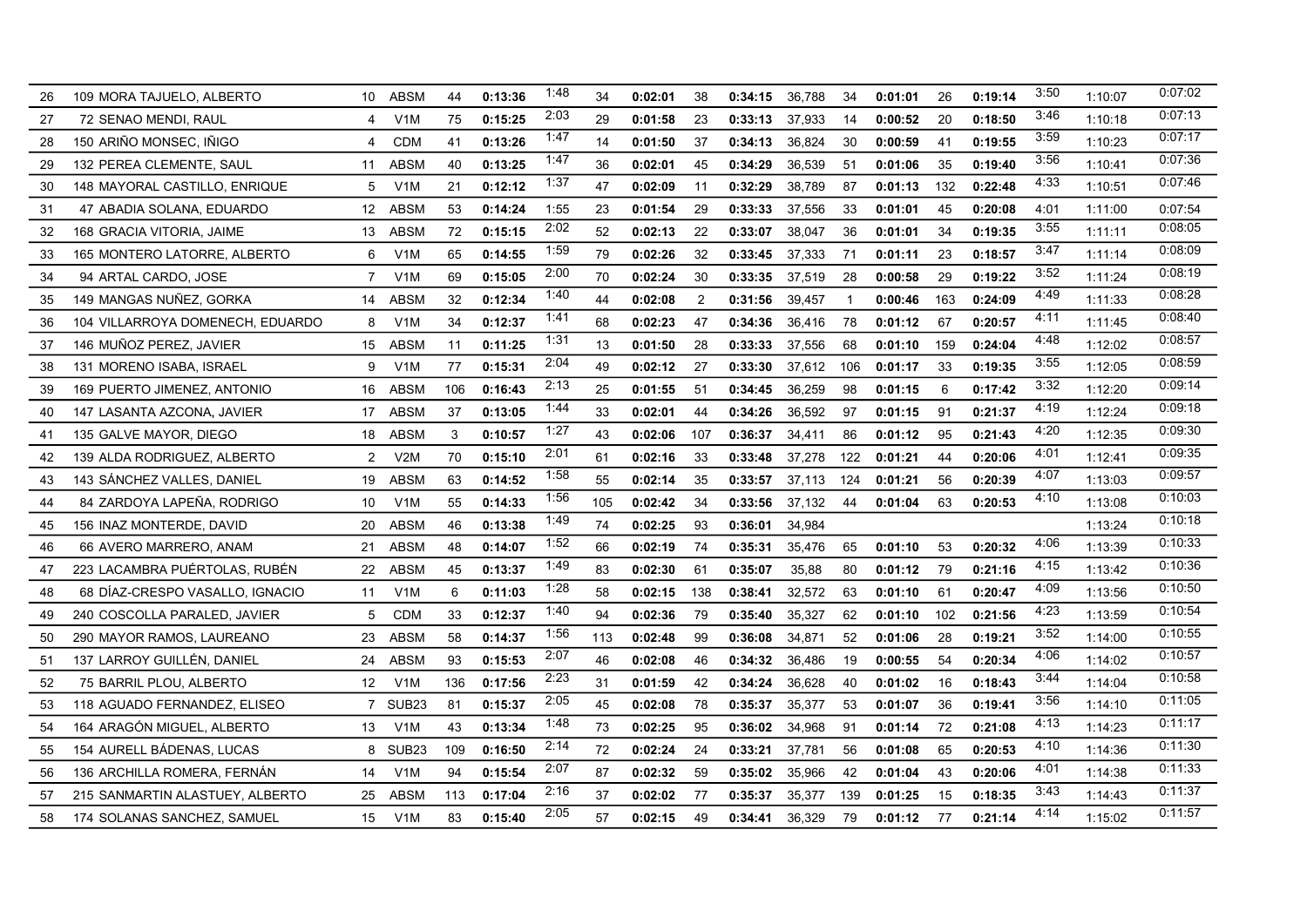| 59 | 101 NAVARRO ROMERO, DAVID          | 26 | <b>ABSM</b>       | 90  | 0:15:46 | 2:06 | 109 | 0:02:46 | 57  | 0:34:59 | 36,017 | 102 | 0:01:16 | 48  | 0:20:19 | 4:03 | 1:15:06 | 0:12:00 |
|----|------------------------------------|----|-------------------|-----|---------|------|-----|---------|-----|---------|--------|-----|---------|-----|---------|------|---------|---------|
| 60 | 229 VILLARROYA PAROCHE, ALEJANDRO  | 6  | <b>CDM</b>        | 17  | 0:11:56 | 1:35 | 38  | 0:02:03 | 80  | 0:35:42 | 35,294 | 58  | 0:01:08 | 171 | 0:24:20 | 4:52 | 1:15:09 | 0:12:04 |
| 61 | 92 MARTINEZ AGUDO, RAUL            | 27 | <b>ABSM</b>       | 102 | 0:16:24 | 2:11 | 50  | 0:02:12 | 53  | 0:34:48 | 36,207 | 57  | 0:01:08 | 55  | 0:20:39 | 4:07 | 1:15:11 | 0:12:05 |
| 62 | 312 MAYORAL CASTILLO, SANTIAGO     | 16 | V <sub>1</sub> M  | 79  | 0:15:33 | 2:04 | 152 | 0:03:10 | 64  | 0:35:20 | 35,66  | 85  | 0:01:12 | 42  | 0:20:04 | 4:00 | 1:15:19 | 0:12:14 |
| 63 | 253 IZQUIERDO IBÁÑEZ, ÁLVARO       | 9  | SUB <sub>23</sub> | 59  | 0:14:39 | 1:57 | 54  | 0:02:13 | 108 | 0:36:38 | 34,395 | 168 | 0:01:37 | 49  | 0:20:22 | 4:04 | 1:15:29 | 0:12:24 |
| 64 | 60 SANCHO MONTANER, OMAR           | 28 | <b>ABSM</b>       | 101 | 0:16:22 | 2:11 | 164 | 0:03:16 | 98  | 0:36:07 | 34,887 | 137 | 0:01:24 | -13 | 0:18:25 | 3:41 | 1:15:34 | 0:12:29 |
| 65 | 197 SORO SIMÓN. DAMIÁN             | 29 | <b>ABSM</b>       | 92  | 0:15:49 | 2:06 | 42  | 0:02:06 | 67  | 0:35:26 | 35,56  | 128 | 0:01:22 | 64  | 0:20:53 | 4:10 | 1:15:36 | 0:12:31 |
| 66 | 67 SANCHO BENAVENTE, ELOY          | 30 | <b>ABSM</b>       | 15  | 0:11:32 | 1:32 | 75  | 0:02:26 | 121 | 0:37:26 | 33,66  | 131 | 0:01:23 | 134 | 0:22:51 | 4:34 | 1:15:38 | 0:12:32 |
| 67 | 158 RAMOS GUTIERREZ, FRANCISCO     | 17 | V1M               | 105 | 0:16:35 | 2:12 | 32  | 0:02:00 | 115 | 0:36:57 | 34,1   | 22  | 0:00:57 | 25  | 0:19:10 | 3:50 | 1:15:39 | 0:12:34 |
| 68 | 200 SANZ FERINGAN, ALEJANDRO       | 31 | <b>ABSM</b>       | 99  | 0:16:08 | 2:09 | 53  | 0:02:13 | 82  | 0:35:43 | 35,278 | -77 | 0:01:12 | 51  | 0:20:24 | 4:04 | 1:15:40 | 0:12:35 |
| 69 | 201 SANZ FERINGAN, FRANCISCO JOSE  | 32 | <b>ABSM</b>       | 86  | 0:15:41 | 2:05 | 104 | 0:02:40 | 84  | 0:35:44 | 35,261 | 81  | 0:01:12 | 50  | 0:20:24 | 4:04 | 1:15:41 | 0:12:35 |
| 70 | 103 ALLOZA FRANCH, MIGUEL ANGEL    | 18 | V <sub>1</sub> M  | 66  | 0:14:58 | 1:59 | 26  | 0:01:57 | 39  | 0:34:17 | 36,753 | 64  | 0:01:10 | 146 | 0:23:27 | 4:41 | 1:15:49 | 0:12:44 |
| 71 | 213 ARROYO ESPALLARGAS, JAVIER     | 33 | <b>ABSM</b>       | 51  | 0:14:18 | 1:54 | 160 | 0:03:13 | 94  | 0:36:01 | 34,984 | 120 | 0:01:20 | 75  | 0:21:12 | 4:14 | 1:16:04 | 0:12:59 |
| 72 | 255 DONOSO LAZARO, MIGUEL          | 34 | <b>ABSM</b>       | 87  | 0:15:44 | 2:05 | 90  | 0:02:33 | 88  | 0:35:50 | 35,163 | 39  | 0:01:02 | 70  | 0:21:01 | 4:12 | 1:16:10 | 0:13:04 |
| 73 | 61 GASCON LOPEZ, ALEJANDRO         | 35 | ABSM              | 127 | 0:17:26 | 2:19 | 48  | 0:02:10 | 54  | 0:34:51 | 36,155 | 38  | 0:01:02 | 60  | 0:20:46 | 4:09 | 1:16:15 | 0:13:09 |
| 74 | 129 PARDO LABENA, SERGIO           | 36 | <b>ABSM</b>       | 108 | 0:16:47 | 2:14 | 154 | 0:03:11 | 43  | 0:34:25 | 36,61  | 151 | 0:01:29 | 52  | 0:20:30 | 4:06 | 1:16:22 | 0:13:17 |
| 75 | 145 LECIÑENA ALFAMBRA, FRANCISCO   |    | 10 SUB23          | 60  | 0:14:40 | 1:57 | 168 | 0:03:17 | 85  | 0:35:45 | 35,245 | 138 | 0:01:24 | 84  | 0:21:19 | 4:15 | 1:16:25 | 0:13:20 |
| 76 | 141 CINCA HERRERO, DAVID           | 37 | <b>ABSM</b>       | 62  | 0:14:52 | 1:58 | 62  | 0:02:17 | 104 | 0:36:25 | 34,6   | 92  | 0:01:14 | 93  | 0:21:40 | 4:20 | 1:16:28 | 0:13:22 |
| 77 | 65 ASENSIO ASENSIO, RUBÉN          | 38 | <b>ABSM</b>       | 89  | 0:15:46 | 2:06 | 77  | 0:02:26 | 68  | 0:35:26 | 35,56  | 45  | 0:01:04 | 101 | 0:21:51 | 4:22 | 1:16:33 | 0:13:28 |
| 78 | 178 ALTUNA EGUREN, MOISES          | 3  | V2M               | 71  | 0:15:10 | 2:01 | 134 | 0:02:59 | 73  | 0:35:30 | 35,493 | 69  | 0:01:11 | 100 | 0:21:49 | 4:21 | 1:16:39 | 0:13:34 |
| 79 | 125 ECHEVERRIA REDRADO, CARLOS     | 39 | <b>ABSM</b>       | 115 | 0:17:06 | 2:16 | 88  | 0:02:33 | 48  | 0:34:40 | 36,346 | 84  | 0:01:12 | 76  | 0:21:13 | 4:14 | 1:16:44 | 0:13:39 |
| 80 | 113 GUERRA BOZAL, LUIS ANTONIO     | 4  | V2M               | 100 | 0:16:12 | 2:09 | 71  | 0:02:24 | 87  | 0:35:50 | 35,163 | -61 | 0:01:09 | 85  | 0:21:21 | 4:16 | 1:16:56 | 0:13:51 |
| 81 | 211 ALBERO, BORJA                  | 40 | <b>ABSM</b>       | 134 | 0:17:51 | 2:22 | 41  | 0:02:06 | 52  | 0:34:46 | 36,242 | 99  | 0:01:15 | 68  | 0:20:59 | 4:11 | 1:16:57 | 0:13:51 |
| 82 | 100 SANCHEZ FELIPE, JESUS          | 19 | V1M               | 74  | 0:15:20 | 2:02 | 118 | 0:02:51 | 66  | 0:35:25 | 35,576 | 108 | 0:01:17 | 109 | 0:22:08 | 4:25 | 1:17:01 | 0:13:56 |
| 83 | 257 JIMENEZ FERNANDEZ, JOSE MANUEL | 20 | V1M               | 132 | 0:17:37 | 2:20 | 116 | 0:02:50 | 83  | 0:35:44 | 35,261 | 114 | 0:01:18 | 32  | 0:19:33 | 3:54 | 1:17:02 | 0:13:57 |
| 84 | 185 SISAS CAPDEVILA, AITOR         | 41 | <b>ABSM</b>       | 76  | 0:15:28 | 2:03 | 100 | 0:02:38 | 70  | 0:35:30 | 35,493 | 125 | 0:01:21 | 114 | 0:22:11 | 4:26 | 1:17:08 | 0:14:02 |
| 85 | 110 GARCIA RUIZ, ALEJANDRO         | 42 | <b>ABSM</b>       | 80  | 0:15:36 | 2:04 | 63  | 0:02:17 | 81  | 0:35:42 | 35,294 | 24  | 0:00:57 | 135 | 0:22:54 | 4:34 | 1:17:26 | 0:14:21 |
| 86 | 172 SANCHEZ GARCIA, IVAN           | 21 | V1M               | 67  | 0:14:58 | 1:59 | 111 | 0:02:47 | 89  | 0:35:50 | 35,163 | 70  | 0:01:11 | 130 | 0:22:45 | 4:33 | 1:17.31 | 0:14:25 |
| 87 | 127 MONREAL HIJAR, ANTONIO         |    | V3M               | 52  | 0:14:21 | 1:54 | 173 | 0:03:20 | 90  | 0:35:53 | 35,114 | 143 | 0:01:27 | 128 | 0:22:41 | 4:32 | 1:17:42 | 0:14:37 |
| 88 | 57 RANDO ROMERO, ALBERTO           | 22 | V <sub>1</sub> M  | 97  | 0:16:06 | 2:08 | 101 | 0:02:39 | 106 | 0:36:36 | 34,426 | 123 | 0:01:21 | 78  | 0:21:15 | 4:15 | 1:17:57 | 0:14:52 |
| 89 | 89 MACHIN MORENO, SERGIO           | 43 | ABSM              | 116 | 0:17:08 | 2:17 | 64  | 0:02:19 | 56  | 0:34:56 | 36,069 | 48  | 0:01:05 | 125 | 0:22:35 | 4:31 | 1:18:03 | 0:14:57 |
| 90 | 82 MARTÍN ESCUER, DANIEL           | 44 | <b>ABSM</b>       | 25  | 0:12:18 | 1:38 | 56  | 0:02:15 | 169 | 0:40:13 | 31,33  | 43  | 0:01:04 | 115 | 0:22:18 | 4:27 | 1:18:08 | 0:15:02 |
| 91 | 96 BUENO PASCUAL, SERGIO           | 45 | <b>ABSM</b>       | 42  | 0:13:27 | 1:47 | 65  | 0:02:19 | 128 | 0:37:59 | 33.172 | 75  | 0:01:11 | 142 | 0:23:19 | 4:39 | 1:18:15 | 0:15:10 |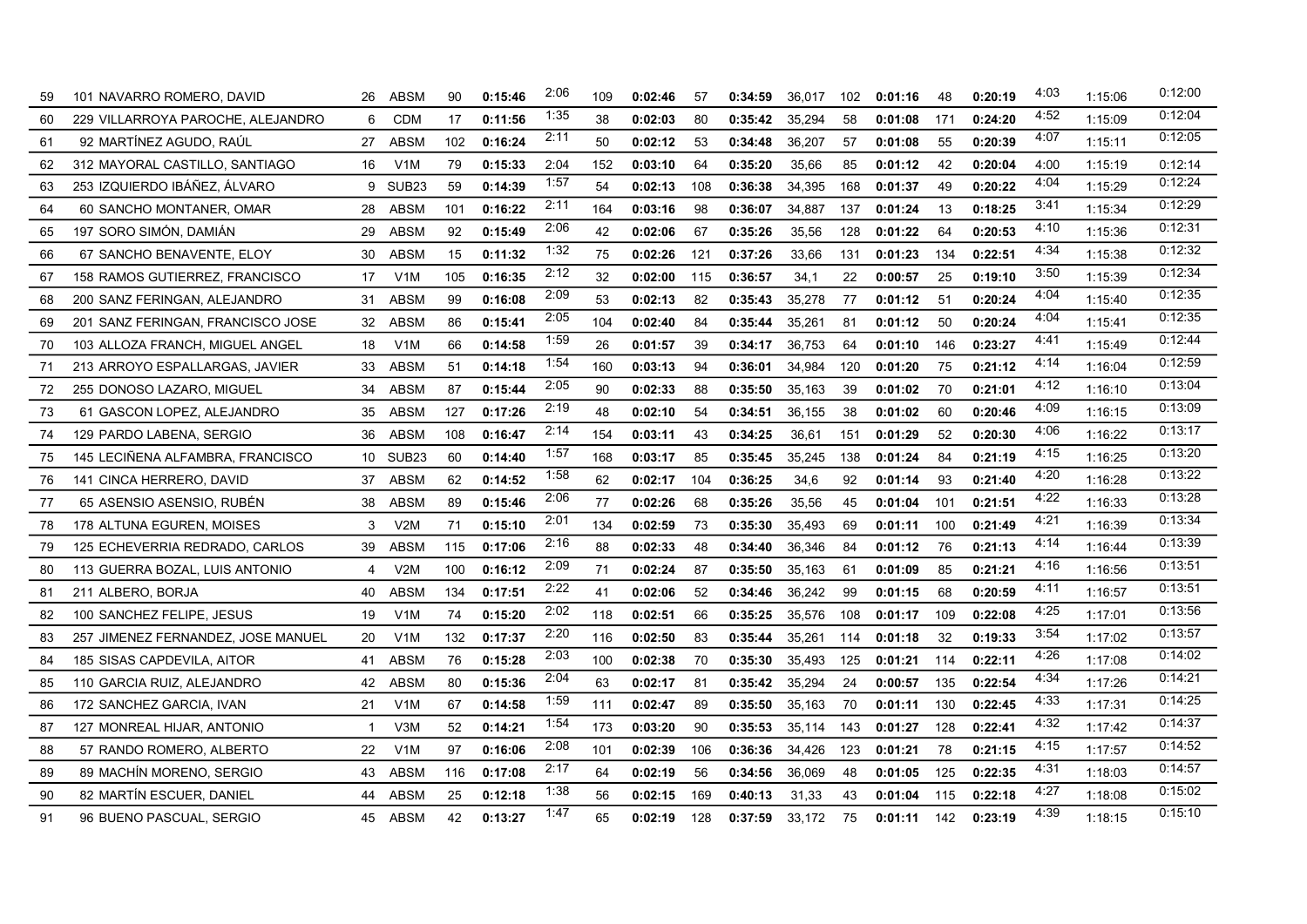| 92  | 74 CAJAL OMELLA, JAIME               | 46             | <b>ABSM</b>       | 110 | 0:16:55 | 2:15 | 85  | 0:02:31 | 100 | 0:36:09 | 34,855 | 132 | 0:01:23 | 80  | 0:21:17 | 4:15 | 1:18:15 | 0:15:10 |
|-----|--------------------------------------|----------------|-------------------|-----|---------|------|-----|---------|-----|---------|--------|-----|---------|-----|---------|------|---------|---------|
| 93  | 69 GOMEZ GERIQUE, SERGIO             | 47             | ABSM              | 95  | 0:15:56 | 2:07 | 128 | 0:02:55 | 116 | 0:36:57 | 34,1   | 129 | 0:01:22 | 86  | 0:21:23 | 4:16 | 1:18:33 | 0:15:28 |
| 94  | 175 LIZAMA MARTINEZ. FCO JAVIER      | 23             | V <sub>1</sub> M  | 122 | 0:17:19 | 2:18 | 115 | 0:02:48 | 75  | 0:35:31 | 35,476 | 119 | 0:01:20 | 99  | 0:21:49 | 4:21 | 1:18:47 | 0:15:42 |
| 95  | 267 VILLAR ELORRIETA, RICARDO        | 4              | <b>JNM</b>        | 47  | 0:14:01 | 1:52 | 76  | 0:02:26 | 159 | 0:39:45 | 31,698 | 111 | 0:01:17 | 83  | 0:21:19 | 4:15 | 1:18:48 | 0:15:43 |
| 96  | 184 SAMPEDRO GIBANEL, JAVIER ANTONIC | 5              | V2M               | 91  | 0:15:48 | 2:06 | 91  | 0:02:34 | 62  | 0:35:11 | 35,812 | 72  | 0:01:11 | 161 | 0:24:06 | 4:49 | 1:18:50 | 0:15:44 |
| 97  | 298 GRACIA SÁNCHEZ, DIEGO            | 24             | V1M               | 166 | 0:19:45 | 2:38 | 96  | 0:02:37 | 102 | 0:36:20 | 34,679 | 25  | 0:00:58 | 24  | 0:19:10 | 3:50 | 1:18:50 | 0:15:45 |
| 98  | 166 SAGANTA LAVILLA, JULIO           | 6              | V2M               | 125 | 0:17:23 | 2:19 | 135 | 0:02:59 | 96  | 0:36:04 | 34,935 | 103 | 0:01:16 | 74  | 0:21:12 | 4:14 | 1:18:54 | 0:15:49 |
| 99  | 62 LONGAS JUSTE, OSCAR               | 25             | V <sub>1</sub> M  | 73  | 0:15:16 | 2:02 | 107 | 0:02:44 | 127 | 0:37:57 | 33,202 | 172 | 0:01:37 | 94  | 0:21:43 | 4:20 | 1:19:17 | 0:16:12 |
| 100 | 301 SORROSAL CALEJERO, DIEGO         | 48             | <b>ABSM</b>       | 126 | 0:17:25 | 2:19 | 81  | 0:02:29 | 97  | 0:36:06 | 34,903 | 73  | 0:01:11 | 117 | 0:22:20 | 4:28 | 1:19:31 | 0:16:26 |
| 101 | 244 LAZARO MAINAR, SERGIO            | 49             | ABSM              | 129 | 0:17:30 | 2:20 | 139 | 0:03:01 | 40  | 0:34:18 | 36,735 | 100 | 0:01:16 | 144 | 0:23:26 | 4:41 | 1:19:31 | 0:16:25 |
| 102 | 130 CRISAN, ANDREI                   | 11             | SUB <sub>23</sub> | 149 | 0:18:40 | 2:29 | 59  | 0:02:15 | 72  | 0:35:30 | 35,493 | 109 | 0:01:17 | 111 | 0:22:09 | 4:25 | 1:19:51 | 0:16:45 |
| 103 | 162 SANCHO ARAUS, FERNANDO           | 50             | <b>ABSM</b>       | 107 | 0:16:43 | 2:13 | 92  | 0:02:35 | 103 | 0:36:23 | 34,631 | 66  | 0:01:10 | 139 | 0:23:03 | 4:36 | 1:19:54 | 0:16:49 |
| 104 | 266 SALVADOR LOU, JAVIER             | 51             | ABSM              | 142 | 0:18:17 | 2:26 | 183 | 0:03:28 | 41  | 0:34:22 | 36,663 | 141 | 0:01:26 | 122 | 0:22:26 | 4:29 | 1:19:59 | 0:16:54 |
| 105 | 161 GARCIA SANZ, LUIS ALBERTO        | 26             | V1M               | 152 | 0:18:54 | 2:31 | 125 | 0:02:53 | 63  | 0:35:12 | 35,795 | 107 | 0:01:17 | 104 | 0:21:58 | 4:23 | 1:20:14 | 0:17:09 |
| 106 | 233 LOPEZ CARBALLIDO, HECTOR         | 52             | <b>ABSM</b>       | 118 | 0:17:10 | 2:17 | 146 | 0:03:06 | 92  | 0:35:57 | 35,049 | 50  | 0:01:06 | 137 | 0:23:01 | 4:36 | 1:20:20 | 0:17:15 |
| 107 | 212 UCAR SEVILLANO, GUILLERMO        | 53.            | ABSM              | 35  | 0:12:52 | 1:42 | 158 | 0:03:13 | 65  | 0:35:21 | 35,644 | 158 | 0:01:31 | 212 | 0:27:27 | 5:29 | 1:20:24 | 0:17:18 |
| 108 | 294 CABALLERO SALGADO, RAFAEL        | 54             | <b>ABSM</b>       | 85  | 0:15:40 | 2:05 | 89  | 0:02:33 | 143 | 0:38:55 | 32,377 | 110 | 0:01:17 | 107 | 0:22:05 | 4:25 | 1:20:30 | 0:17:25 |
| 109 | 311 GONZALEZ BUITRON, DAVID          | 55             | ABSM              | 57  | 0:14:35 | 1:56 | 67  | 0:02:21 | 142 | 0:38:51 | 32,432 | 93  | 0:01:14 | 148 | 0:23:33 | 4:42 | 1:20:34 | 0:17:28 |
| 110 | 106 SANTAMARIA CUEVAS, ANGEL         | $\overline{2}$ | V3M               | 18  | 0:11:56 | 1:35 | 138 | 0:03:01 | 135 | 0:38:28 | 32,756 | 118 | 0:01:19 | 201 | 0:25:59 | 5:11 | 1:20:43 | 0:17:37 |
| 111 | 102 SOPENA BERT, ROBERT              | $\overline{7}$ | V2M               | 187 | 0:20:56 | 2:47 | 69  | 0:02:24 | 58  | 0:35:00 | 36     | 95  | 0:01:15 | 81  | 0:21:18 | 4:15 | 1:20:53 | 0:17:47 |
| 112 | 54 PORRAS CALZADA, JOSE MARÍA        | 56             | <b>ABSM</b>       | 124 | 0:17:21 | 2:18 | 80  | 0:02:28 | 126 | 0:37:56 | 33,216 | 116 | 0:01:19 | 103 | 0:21:57 | 4:23 | 1:21:01 | 0:17:56 |
| 113 | 93 REMIREZ CABALLERO, DIEGO ALBERTO  | 57             | <b>ABSM</b>       | 192 | 0:21:18 | 2:50 | 60  | 0:02:16 | 50  | 0:34:41 | 36,329 | 41  | 0:01:04 | 97  | 0:21:48 | 4:21 | 1:21:07 | 0:18:02 |
| 114 | 303 ALTUNA PAGUEY, GAIZKA            | 7              | <b>CDM</b>        | 68  | 0:15:05 | 2:00 | 82  | 0:02:30 | 158 | 0:39:43 | 31,725 | 164 | 0:01:35 | 116 | 0:22:19 | 4:27 | 1:21:12 | 0:18:06 |
| 115 | 177 OLIVA ARMISEN, JOAQUIN           | 8              | V2M               | 88  | 0:15:45 | 2:06 | 108 | 0:02:46 | 118 | 0:37:16 | 33,81  | 152 | 0:01:29 | 156 | 0:23:57 | 4:47 | 1:21:13 | 0:18:07 |
| 116 | 204 ALCONCHEL IBAÑEZ, RAUL           | 58             | <b>ABSM</b>       | 141 | 0:18:12 | 2:25 | 35  | 0:02:01 | 109 | 0:36:38 | 34,395 | 35  | 0:01:01 | 149 | 0:23:34 | 4:42 | 1:21:26 | 0:18:21 |
| 117 | 134 MARTINEZ MARRODAN, DIEGO         | 59             | <b>ABSM</b>       | 168 | 0:19:53 | 2:39 | 141 | 0:03:02 | 76  | 0:35:31 | 35,476 | 189 | 0:01:46 | 82  | 0:21:18 | 4:15 | 1:21:30 | 0:18:24 |
| 118 | 209 PEREZ PEREZ, DAVID               | 60             | <b>ABSM</b>       | 156 | 0:19:07 | 2:33 | 123 | 0:02:52 | 125 | 0:37:50 | 33,304 | 59  | 0:01:08 | 57  | 0:20:42 | 4:08 | 1:21:39 | 0:18:33 |
| 119 | 91 LAMBEA ANSO, PEDRO                | 27             | V1M               | 193 | 0:21:25 | 2:51 | 40  | 0:02:04 | 117 | 0:37:13 | 33,856 | 67  | 0:01:10 | 39  | 0:19:49 | 3:57 | 1:21:41 | 0:18:36 |
| 120 | 152 ALVAREZ GONZALEZ, CESAR          | 28             | V <sub>1</sub> M  | 120 | 0:17:14 | 2:17 | 114 | 0:02:48 | 146 | 0:39:16 | 32,088 | 156 | 0:01:30 | 66  | 0:20:57 | 4:11 | 1:21:45 | 0:18:40 |
| 121 | 159 LORENTE LUSILLA, JOSE LUIS       | 29             | V1M               | 170 | 0:19:56 | 2:39 | 185 | 0:03:30 | 55  | 0:34:51 | 36,155 | 136 | 0:01:24 | 110 | 0:22:08 | 4:25 | 1:21:49 | 0:18:44 |
| 122 | 250 DE LA FUENTE JIMENEZ, ISRAEL     | 30             | V1M               | 104 | 0:16:31 | 2:12 | 140 | 0:03:02 | 112 | 0:36:41 | 34,348 | 82  | 0:01:12 | 176 | 0:24:32 | 4:54 | 1:21:58 | 0:18:52 |
| 123 | 50 ANSON MONZON, ROBERTO             | 61             | ABSM              | 36  | 0:13:03 | 1:44 | 22  | 0:01:54 | 225 | 0:46:38 | 27,019 | 94  | 0:01:14 | 30  | 0:19:24 | 3:52 | 1:22:13 | 0:19:07 |
| 124 | 97 LABARGA GALINDO, CESAR            | 31             | V1M               | 128 | 0:17:30 | 2:20 | 95  | 0:02:36 | 86  | 0:35:49 | 35,179 | 183 | 0:01:42 | 186 | 0:25:00 | 5:00 | 1:22:37 | 0:19:31 |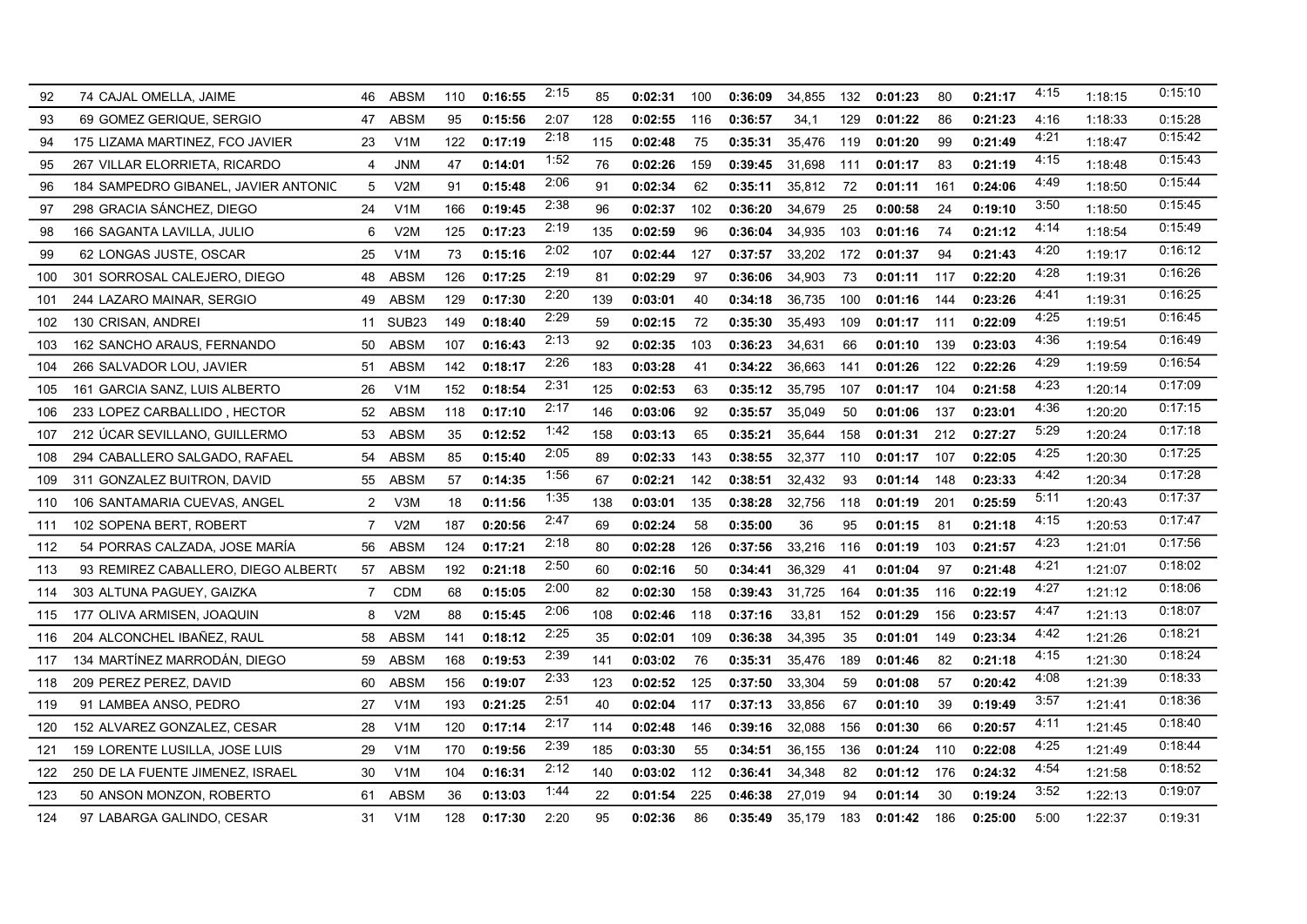| 125 | 226 CEBRIÁN ALCAINE, SANTIAGO     | 62 | <b>ABSM</b>       | 140 | 0:18:07 | 2:24 | 78  | 0:02:26 | 144 | 0:38:59 | 32,322 | 101 | 0:01:16 | 112 | 0:22:10 | 4:26 | 1:22:58 | 0.19.52 |
|-----|-----------------------------------|----|-------------------|-----|---------|------|-----|---------|-----|---------|--------|-----|---------|-----|---------|------|---------|---------|
| 126 | 254 GALLEGO TORRALBA, ANTONIO     | 32 | V <sub>1</sub> M  | 162 | 0:19:32 | 2:36 | 192 | 0:03:36 | 71  | 0:35:30 | 35,493 | 206 | 0:01:54 | 124 | 0:22:32 | 4:30 | 1:23:04 | 0:19:59 |
| 127 | 80 SANCHEZ PALACIN, MANUEL        | 33 | V <sub>1</sub> M  | 38  | 0:13:19 | 1:46 | 99  | 0:02:38 | 165 | 0:40:02 | 31,474 | 173 | 0:01:37 | 195 | 0:25:38 | 5:07 | 1:23:14 | 0:20:08 |
| 128 | 217 CURIESES VELÁZQUEZ, IVÁN      | 63 | <b>ABSM</b>       | 188 | 0:20:57 | 2:47 | 145 | 0:03:05 | 113 | 0:36:47 | 34,255 | 127 | 0:01:21 | 73  | 0:21:10 | 4:14 | 1:23:20 | 0:20:14 |
| 129 | 287 RODRIGUEZ CARRO, SERGIO       | 12 | SUB <sub>23</sub> | 163 | 0:19:33 | 2:36 | 103 | 0:02:40 | 122 | 0:37:35 | 33,525 | 117 | 0:01:19 | 123 | 0:22:26 | 4:29 | 1:23:33 | 0:20:27 |
| 130 | 203 PAZZI, FLORIAN                | 64 | <b>ABSM</b>       | 154 | 0:19:02 | 2:32 | 51  | 0:02:12 | 148 | 0:39:17 | 32,075 | 60  | 0:01:08 | 118 | 0:22:22 | 4:28 | 1:24:01 | 0:20:56 |
| 131 | 194 HERNÁNDEZ SANZ, ALBERTO       | 65 | ABSM              | 158 | 0:19:13 | 2:33 | 155 | 0:03:11 | 137 | 0:38:30 | 32,727 | 54  | 0:01:07 | 105 | 0:22:03 | 4:24 | 1:24:04 | 0:20:59 |
| 132 | 186 PINILLA MARTIN, OSCAR FELIX   | 34 | V <sub>1</sub> M  | 139 | 0:18:05 | 2:24 | 130 | 0:02:56 | 123 | 0:37:35 | 33,525 | 186 | 0:01:44 | 157 | 0:23:58 | 4:47 | 1:24:18 | 0:21:13 |
| 133 | 230 GARCÍA, GUILLERMO             | 66 | <b>ABSM</b>       | 155 | 0:19:07 | 2:32 | 102 | 0:02:39 | 124 | 0:37:45 | 33,377 | 150 | 0:01:29 | 145 | 0:23:26 | 4:41 | 1:24:26 | 0:21:21 |
| 134 | 282 CABALLERO RODRIGUEZ, ISRAEL   | 35 | V <sub>1</sub> M  | 153 | 0:18:56 | 2:31 | 212 | 0:03:52 | 111 | 0:36:41 | 34,348 | 170 | 0:01:37 | 143 | 0:23:25 | 4:41 | 1:24:31 | 0.21:25 |
| 135 | 220 PÉREZ BLASCO, ALEJANDRO       | 67 | <b>ABSM</b>       | 231 | 0:29:47 | 3:58 | 163 | 0:03:16 |     | 0:29:26 | 42,809 | 113 | 0:01:18 | 69  | 0:20:59 | 4:11 | 1:24:46 | 0:21:41 |
| 136 | 249 ROJO PUEBLA, ALBERTO          | 68 | ABSM              | 130 | 0:17:33 | 2:20 | 199 | 0:03:44 | 131 | 0:38:11 | 32,999 | 196 | 0:01:49 | 154 | 0:23:45 | 4:45 | 1:25:02 | 0.21:56 |
| 137 | 293 FERNANDEZ DIEZ, ALBERTO       | 69 | <b>ABSM</b>       | 184 | 0:20:31 | 2:44 | 180 | 0:03:22 | 105 | 0:36:28 | 34,552 | 149 | 0:01:29 | 151 | 0:23:39 | 4:43 | 1:25:29 | 0:22:24 |
| 138 | 297 LEÓN SUBÍAS, ÁLVARO           | 70 | ABSM              | 172 | 0:20:04 | 2:40 | 86  | 0:02:31 | 154 | 0:39:29 | 31,912 | 96  | 0:01:15 | 113 | 0:22:11 | 4:26 | 1:25:30 | 0:22:24 |
| 139 | 252 BAQUERO, ADRIÁN               | 13 | SUB <sub>23</sub> | 169 | 0:19:54 | 2:39 | 93  | 0:02:35 | 167 | 0:40:09 | 31,382 | 88  | 0:01:13 | 92  | 0:21:39 | 4:19 | 1:25:30 | 0:22:25 |
| 140 | 245 SOLER SUSAN, SERGIO           | 36 | V <sub>1</sub> M  | 179 | 0:20:24 | 2:43 | 193 | 0:03:37 | 120 | 0:37:21 | 33,735 | 199 | 0:01:49 | 120 | 0:22:24 | 4:28 | 1:25:35 | 0:22:30 |
| 141 | 133 LAGRANJA MENJÓN. HÉCTOR       | 71 | <b>ABSM</b>       | 178 | 0:20:23 | 2:43 | 213 | 0:03:53 | 152 | 0:39:27 | 31,939 | 176 | 0:01:38 | 47  | 0:20:18 | 4:03 | 1:25:39 | 0:22:34 |
| 142 | 173 CLEMENTE-ALLOZA GAZTELU, JUAN | 72 | <b>ABSM</b>       | 82  | 0:15:39 | 2:05 | 119 | 0:02:51 | 188 | 0:42:01 | 29,988 | 202 | 0:01:50 | 152 | 0:23:41 | 4:44 | 1:26:02 | 0:22:57 |
| 143 | 182 HERRANDO BAGÜÉS. OSCAR MANUEL | 37 | V <sub>1</sub> M  | 123 | 0:17:20 | 2:18 | 143 | 0:03:04 | 110 | 0:36:39 | 34,379 | 193 | 0:01:47 | 211 | 0:27:17 | 5:27 | 1:26:07 | 0:23:02 |
| 144 | 247 LARROSA FRANCO, MIGUEL ANGEL  | 9  | V2M               | 173 | 0:20:05 | 2:40 | 207 | 0:03:51 | 147 | 0:39:17 | 32,075 | 133 | 0:01:23 | 88  | 0:21:33 | 4:18 | 1:26:09 | 0.23:04 |
| 145 | 81 GORDILLO RAMOS, RAUL           | 38 | V <sub>1</sub> M  | 150 | 0:18:43 | 2:29 | 122 | 0:02:52 | 134 | 0:38:27 | 32,77  | 159 | 0:01:31 | 181 | 0:24:41 | 4:56 | 1:26:14 | 0:23:09 |
| 146 | 78 MURILLO RAMOS, ANTONIO         | 73 | <b>ABSM</b>       | 196 | 0:21:45 | 2:54 | 98  | 0:02:37 | 145 | 0:39:12 | 32,143 | 90  | 0:01:14 | 89  | 0:21:33 | 4:18 | 1:26:21 | 0:23:16 |
| 147 | 304 GONZALVO GARULO, ADRIAN       | 74 | <b>ABSM</b>       | 210 | 0:22:53 | 3:03 | 216 | 0:03:59 | 172 | 0:40:21 | 31,227 | 21  | 0:00:56 | 11  | 0:18:13 | 3:38 | 1:26:22 | 0:23:17 |
| 148 | 225 MORALES MONTERDE, RAUL        | 75 | <b>ABSM</b>       | 174 | 0:20:05 | 2:40 | 205 | 0:03:50 | 139 | 0:38:48 | 32,474 | 162 | 0:01:34 | 108 | 0:22:06 | 4:25 | 1:26:23 | 0.23:18 |
| 149 | 248 MARTINEZ CONDE, VICTOR M.     | 39 | V <sub>1</sub> M  | 143 | 0:18:20 | 2:26 | 178 | 0:03:22 | 161 | 0:39:49 | 31,645 | 200 | 0:01:50 | 140 | 0:23:08 | 4:37 | 1:26:29 | 0:23:24 |
| 150 | 70 BAILO PÉREZ, JOSE ANTONIO      | 40 | V <sub>1</sub> M  | 177 | 0:20:16 | 2:42 | 110 | 0:02:46 | 69  | 0:35:26 | 35,56  | 167 | 0:01:37 | 205 | 0:26:25 | 5:17 | 1:26:30 | 0.23:25 |
| 151 | 95 BARRERAS MUÑOZ, DAVID          | 76 | <b>ABSM</b>       | 176 | 0:20:15 | 2:42 | 142 | 0:03:04 | 150 | 0:39:23 | 31,993 | 178 | 0:01:40 | 127 | 0:22:41 | 4:32 | 1:27:03 | 0:23:57 |
| 152 | 306 VALLESPIN DOMINGO, RAUL       | 41 | V1M               | 144 | 0:18:29 | 2:27 | 132 | 0:02:59 | 183 | 0:41:26 | 30,41  | 165 | 0:01:35 | 126 | 0:22:37 | 4:31 | 1:27:06 | 0.24:00 |
| 153 | 261 MONTERRUBIO TORRES, PABLO     | 14 | SUB <sub>23</sub> | 165 | 0:19:44 | 2:37 | 162 | 0:03:15 | 136 | 0:38:28 | 32,756 | 223 | 0:02:10 | 153 | 0:23:42 | 4.44 | 1:27:19 | 0.24.14 |
| 154 | 289 SANTOS GAMITO, DAVID          | 77 | <b>ABSM</b>       | 161 | 0:19:20 | 2:34 | 131 | 0:02:57 | 160 | 0:39:46 | 31,685 | 115 | 0:01:18 | 164 | 0:24:09 | 4:49 | 1:27:30 | 0:24:24 |
| 155 | 279 ARBIOL MARTINEZ, EDUARDO      | 78 | <b>ABSM</b>       | 78  | 0:15:33 | 2:04 | 137 | 0:02:59 | 189 | 0:42:09 | 29,893 | 157 | 0:01:30 | 189 | 0:25:22 | 5:04 | 1:27:33 | 0.24:28 |
| 156 | 292 FOMBELLIDA MONTERO, IGOR      | 79 | <b>ABSM</b>       | 204 | 0:22:25 | 2:59 | 186 | 0:03:31 | 119 | 0:37:18 | 33,78  | 47  | 0:01:05 | 141 | 0:23:16 | 4:39 | 1:27:35 | 0.24.29 |
| 157 | 192 LOBERA CRUZ, PAUL             | 80 | <b>ABSM</b>       | 96  | 0:15:57 | 2:07 | 153 | 0:03:10 | 196 | 0:42:33 | 29,612 | 191 | 0:01:47 | 174 | 0:24:27 | 4:53 | 1:27:54 | 0:24:48 |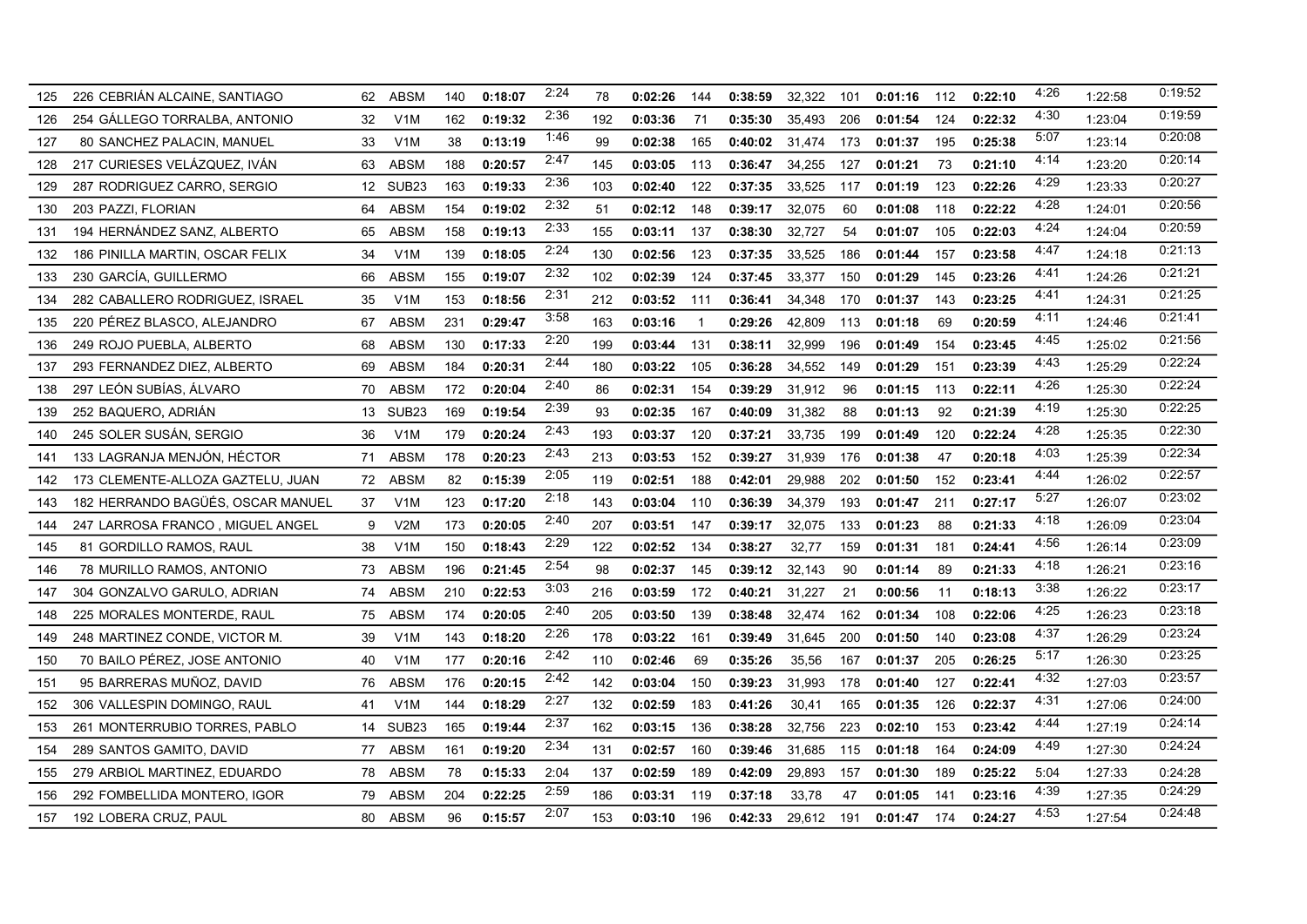| 158 | 206 CONDE MATTOS, DANIEL           | 42  | V1M              | 164 | 0:19:40 | 2:37 | 117 | 0:02:50 | 182 | 0:41:15          | 30,545 | 145 | 0:01:28 | 129 | 0:22:44 | 4:32 | 1:27:57 | 0:24:51 |
|-----|------------------------------------|-----|------------------|-----|---------|------|-----|---------|-----|------------------|--------|-----|---------|-----|---------|------|---------|---------|
| 159 | 116 VILARIÑO CANTERO, JOSE         | 81  | <b>ABSM</b>      | 114 | 0:17:05 | 2:16 | 210 | 0:03:52 | 164 | 0:40:01          | 31,487 | 224 | 0:02:26 | 178 | 0:24:39 | 4:55 | 1:28:03 | 0:24:57 |
| 160 | 199 PETIT, CHARLES                 | 82  | <b>ABSM</b>      | 148 | 0:18:39 | 2:29 | 175 | 0:03:21 | 207 | 0:43:38          | 28,877 | 32  | 0:00:59 | 87  | 0:21:28 | 4:17 | 1:28:05 | 0:24:59 |
| 161 | 260 BENEITEZ MARTINEZ, VALENTIN    | 43  | V <sub>1</sub> M | 157 | 0:19:10 | 2:33 | 149 | 0:03:09 | 179 | 0:41:06          | 30,657 | 181 | 0:01:41 | 138 | 0:23:02 | 4:36 | 1:28:08 | 0:25:02 |
| 162 | 59 LAHUERTA BLANCO, DIEGO          | 83  | ABSM             | 112 | 0:17:00 | 2:16 | 161 | 0:03:14 | 181 | 0:41:08          | 30,632 | 204 | 0:01:51 | 184 | 0:24:56 | 4:59 | 1:28:09 | 0:25:04 |
| 163 | 270 CUBERO NOVELL, JAIME           | 44  | V <sub>1</sub> M | 117 | 0:17:09 | 2:17 | 188 | 0:03:32 | 129 | 0:37:59          | 33,172 | 212 | 0:01:58 | 214 | 0:27:48 | 5:33 | 1:28:26 | 0:25:21 |
| 164 | 236 GURUCEAGA GÓMEZ, FERNANDO      | 84  | <b>ABSM</b>      | 213 | 0:23:12 | 3:05 | 157 | 0:03:12 | 114 | 0:36:50          | 34,208 | 89  | 0:01:14 | 158 | 0:23:59 | 4:47 | 1:28:27 | 0.25.22 |
| 165 | 56 RIGABERT AGUILAR, JAVIER        | 45  | V1M              | 195 | 0:21:43 | 2:53 | 129 | 0:02:55 | 171 | 0:40:20          | 31,24  | 155 | 0:01:30 | 106 | 0:22:03 | 4:24 | 1:28:31 | 0:25:25 |
| 166 | 271 CONSTANTE LOZANO, DAVID        | 46  | V1M              | 201 | 0:22:16 | 2:58 | 202 | 0:03:48 | 166 | 0:40:05          | 31,435 | 179 | 0:01:41 | 62  | 0:20:51 | 4:10 | 1:28:41 | 0:25:36 |
| 167 | 64 SALINAS ANSO, JOSE ANGEL        | 85  | <b>ABSM</b>      | 222 | 0:26:10 | 3:29 | 133 | 0:02:59 | 101 | 0:36:18          | 34,711 | 148 | 0:01:29 | 96  | 0:21:46 | 4:21 | 1:28:42 | 0:25:37 |
| 168 | 98 LUIS CASANOVA, JORGE            | 47  | V <sub>1</sub> M | 182 | 0:20:29 | 2:43 | 84  | 0:02:30 | 140 | 0:38:50          | 32,446 | 135 | 0:01:24 | 192 | 0:25:32 | 5:06 | 1:28:45 | 0:25:39 |
| 169 | 221 FERNANDEZ SORIANO, FCO. JAVIER | 10  | V2M              | 56  | 0:14:34 | 1:56 | 226 | 0:04:28 | 206 | 0:43:35          | 28,91  | 29  | 0:00:58 | 191 | 0:25:27 | 5:05 | 1:29:02 | 0:25:57 |
| 170 | 231 DE DIEGO ROYO, RAUL            | 86  | <b>ABSM</b>      | 49  | 0:14:13 | 1:53 | 167 | 0:03:17 | 215 | 0:44:04          | 28,593 | 146 | 0:01:28 | 202 | 0:26:04 | 5:12 | 1:29:06 | 0:26:01 |
| 171 | 283 PALANCA ARIAS, DANIEL          | 87  | <b>ABSM</b>      | 138 | 0:18:05 | 2:24 | 136 | 0:02:59 | 199 | 0:42:52          | 29,393 | 160 | 0:01:34 | 150 | 0:23:38 | 4:43 | 1:29:08 | 0:26:03 |
| 172 | 299 CANTORAL GARCÍA, JORGE         | 88  | <b>ABSM</b>      | 175 | 0:20:06 | 2:40 | 198 | 0:03:43 | 141 | 0:38:50          | 32,446 | 205 | 0:01:52 | 180 | 0:24:39 | 4:55 | 1:29:10 | 0:26:05 |
| 173 | 181 BLASCO SOLANA, MIGUEL AGUSTIN  | 11  | V2M              | 54  | 0:14:26 | 1:55 | 209 | 0:03:52 | 197 | 0:42:37          | 29,566 | 144 | 0:01:27 | 210 | 0:27:02 | 5:24 | 1:29:24 | 0:26:19 |
| 174 | 227 LOPE DOMINGO, MIGUEL ANGEL     | 12  | V2M              | 98  | 0:16:07 | 2:08 | 225 | 0:04:26 | 191 | 0:42:16          | 29,811 | 187 | 0:01:44 | 185 | 0:24:57 | 4:59 | 1:29:30 | 0:26:25 |
| 175 | 302 MARTIN FERNANDEZ, PABLO        | 89  | ABSM             | 181 | 0:20:28 | 2:43 | 166 | 0:03:16 | 153 | 0:39:28          | 31,926 | 226 | 0:02:32 | 162 | 0:24:07 | 4:49 | 1:29:51 | 0:26:45 |
| 176 | 180 GONZÁLEZ MUÑOZ, JESÚS JAVIER   | 13  | V2M              | 131 | 0:17:36 | 2:20 | 120 | 0:02:52 | 162 | 0:39:53          | 31,592 | 140 | 0:01:26 | 215 | 0:28:11 | 5:38 | 1:29:58 | 0:26:53 |
| 177 | 309 BERGES GIMENO, JOSE MARIA      | 48  | V <sub>1</sub> M | 171 | 0:20:01 | 2:40 | 156 | 0:03:11 | 168 | 0:40:12          | 31,343 | 184 | 0:01:43 | 183 | 0:24:53 | 4:58 | 1:30:00 | 0:26:54 |
| 178 | 262 ROMAY VENTAS, IGNACIO          | 90  | <b>ABSM</b>      | 145 | 0:18:33 | 2:28 | 159 | 0:03:13 | 213 | 0:44:02          | 28,615 | 112 | 0:01:18 | 136 | 0:23:00 | 4:36 | 1:30:06 | 0:27:00 |
| 179 | 219 PÉREZ ANADON. RUBEN            | 91  | <b>ABSM</b>      | 183 | 0:20:30 | 2:44 | 176 | 0:03:21 | 201 | 0:43:03          | 29,268 | 76  | 0:01:11 | 119 | 0:22:23 | 4:28 | 1:30:28 | 0:27:22 |
| 180 | 202 MERINO GALICIA, RUBEN          | 92. | ABSM             | 151 | 0:18:51 | 2:30 | 182 | 0:03:27 | 163 | 0:39:59          | 31,513 | 130 | 0:01:22 | 207 | 0:26:52 | 5:22 | 1:30:31 | 0:27:25 |
| 181 | 251 CARCELERO DE PABLO, EDGAR      | 49  | V <sub>1</sub> M | 189 | 0:21:10 | 2:49 | 195 | 0:03:38 | 184 | 0:41:35          | 30,301 | 197 | 0:01:49 | 121 | 0:22:25 | 4:29 | 1:30:37 | 0:27:32 |
| 182 | 114 FERNÁNDEZ CIVIETA, ÓSCAR       | 93  | <b>ABSM</b>      | 194 | 0:21:41 | 2:53 | 112 | 0:02:47 | 156 | 0:39:37          | 31,805 | 147 | 0:01:28 | 188 | 0:25:11 | 5:02 | 1:30:44 | 0:27:38 |
| 183 | 234 GARCES GARGALLO, ALFREDO       | 50  | V1M              | 209 | 0:22:46 | 3:02 | 127 | 0:02:54 | 202 | 0:43:04          | 29,257 | 17  | 0:00:54 | 71  | 0:21:08 | 4:13 | 1:30:46 | 0.27:41 |
| 184 | 179 MORTE CABISTANY, ABRAHAM       | 94  | <b>ABSM</b>      | 226 | 0:27:50 | 3:42 | 147 | 0:03:06 | 130 | 0:38:01          | 33,143 | 83  | 0:01:12 | 58  | 0:20:42 | 4:08 | 1:30:51 | 0.27:46 |
| 185 | 205 RIDAO CAMPOS, DANIEL           | 51  | V1M              | 121 | 0:17:17 | 2:18 | 172 | 0:03:19 | 209 | 0:43:49          | 28,756 | 105 | 0:01:16 | 190 | 0:25:23 | 5:04 | 1:31:04 | 0.27:58 |
| 186 | 280 MORENO AZZE, ALEX              | 95  | ABSM             | 146 | 0:18:38 | 2:29 | 174 | 0:03:20 | 204 | 0:43:19          | 29,088 | 188 | 0:01:45 | 170 | 0:24:19 | 4:51 | 1:31:21 | 0:28:16 |
| 187 | 258 CANELA PORCEL, MARCOS          | 52  | V <sub>1</sub> M | 198 | 0:21:57 | 2:55 | 215 | 0:03:54 | 132 | 0:38:16          | 32,927 | 134 | 0:01:24 | 199 | 0:25:51 | 5:10 | 1:31:22 | 0:28:16 |
| 188 | 308 AGUADO, ADRIAN                 | 96  | <b>ABSM</b>      | 147 | 0:18:39 | 2:29 | 179 | 0:03:22 | 210 | 0:43:49          | 28,756 | 55  | 0:01:07 | 173 | 0:24:26 | 4:53 | 1:31:23 | 0:28:17 |
| 189 | 123 VILLASECA LOZANO, RAFAEL       | 97  | <b>ABSM</b>      | 214 | 0:23:14 | 3:05 | 184 | 0:03:29 | 157 | 0:39:41          | 31,751 | 163 | 0:01:34 | 147 | 0:23:30 | 4:42 | 1:31:28 | 0:28:22 |
| 190 | 58 ARENAS GARCIA, ANTONIO          | 53  | V1M              | 197 | 0:21:46 | 2:54 | 169 | 0:03:17 | 173 | $0:40:24$ 31.188 |        | 153 | 0:01:29 | 177 | 0:24:35 | 4:55 | 1:31:31 | 0:28:25 |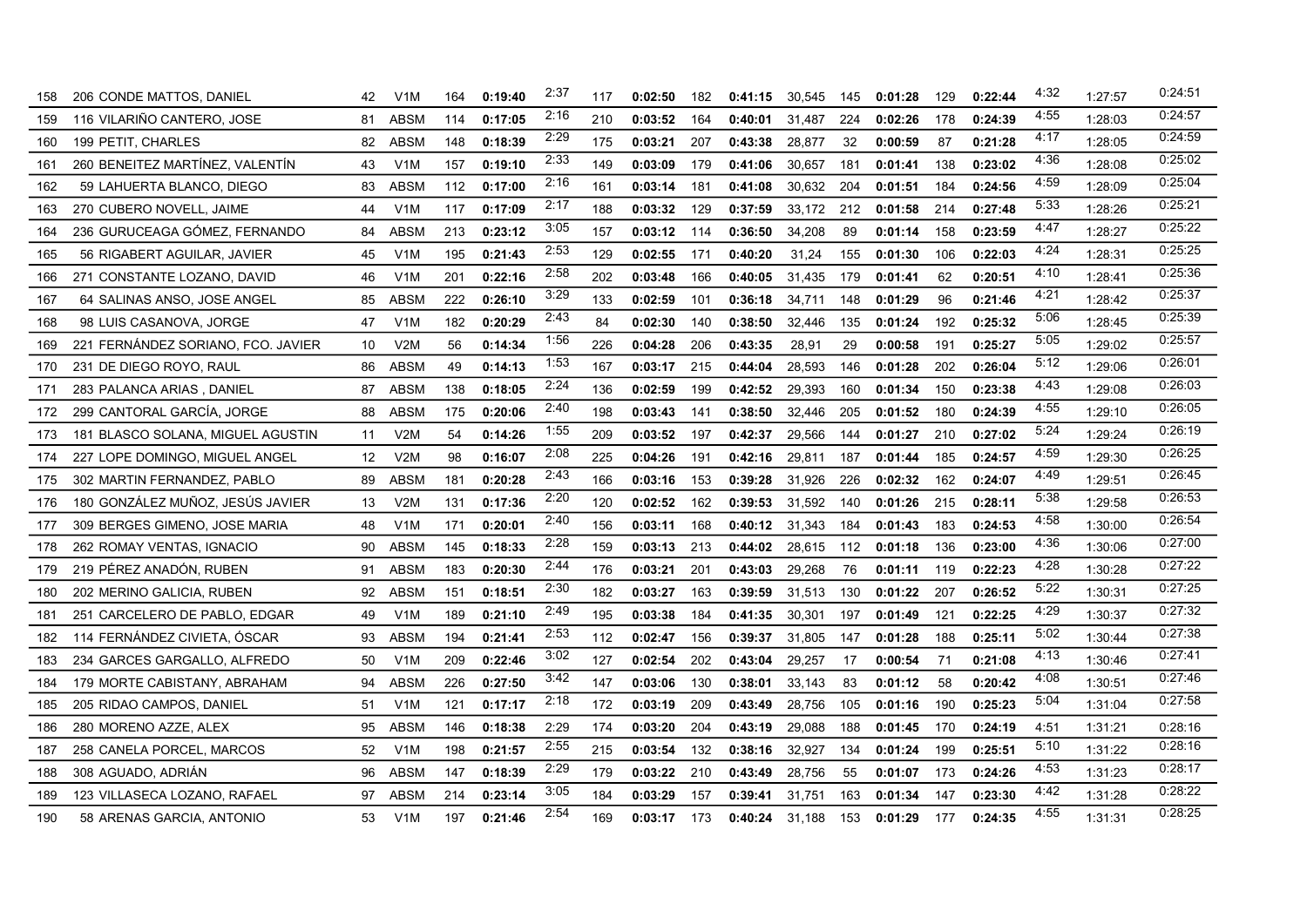| 191 | 246 LAJUSTICIA COSTÁN, FRANCISCO     | 54  | V1M               | 191 | 0:21:18 | 2:50 | 106 | 0:02:42 | 155 | 0:39:33 | 31.858 | 169 | 0:01:37 | 206 | 0:26:30 | 5:18 | 1:31:40 | 0:28:35 |
|-----|--------------------------------------|-----|-------------------|-----|---------|------|-----|---------|-----|---------|--------|-----|---------|-----|---------|------|---------|---------|
| 192 | 108 REGHENZANI, CRISTIAN             | 14  | V2M               | 133 | 0:17:41 | 2:21 | 144 | 0:03:05 | 180 | 0:41:07 | 30,645 | 201 | 0:01:50 | 216 | 0:28:18 | 5:39 | 1:32:01 | 0.28:56 |
| 193 | 228 PINA GÓMEZ, MANUEL               | 55  | V1M               | 203 | 0:22:22 | 2:59 | 126 | 0:02:54 | 176 | 0:40:55 | 30,794 | 175 | 0:01:38 | 167 | 0:24:13 | 4:50 | 1:32:02 | 0:28:57 |
| 194 | 278 ARNER NAVARRO, JOSE ANTONIO      | 98  | <b>ABSM</b>       | 111 | 0:17:00 | 2:16 | 220 | 0:04:11 | 151 | 0:39:25 | 31,966 | 207 | 0:01:54 | 223 | 0:29:50 | 5:58 | 1:32:20 | 0:29:15 |
| 195 | 71 CONTE PEREZ, GERMAN               | 56  | V <sub>1</sub> M  | 103 | 0:16:29 | 2:11 | 148 | 0:03:09 | 195 | 0:42:30 | 29,647 | 221 | 0:02:06 | 218 | 0:28:34 | 5:42 | 1:32:48 | 0:29:43 |
| 196 | 272 BLASCO OSTA, JAVIER              | 99  | <b>ABSM</b>       | 137 | 0:18:00 | 2:24 | 201 | 0:03:45 | 177 | 0:41:00 | 30,732 | 180 | 0:01:41 | 217 | 0:28:34 | 5:42 | 1:33:00 | 0:29:54 |
| 197 | 128 SANCHEZ BONA, FRANCISCO JAVIER   | 3   | V3M               | 180 | 0:20:25 | 2:43 | 124 | 0:02:53 | 186 | 0:41:54 | 30,072 | 194 | 0:01:48 | 203 | 0:26:09 | 5:13 | 1:33:09 | 0:30:03 |
| 198 | 243 BLASCO AÑON, JORGE               | 100 | <b>ABSM</b>       | 64  | 0:14:54 | 1:59 | 165 | 0:03:16 | 218 | 0:44:33 | 28,283 | 154 | 0:01:29 | 222 | 0:29:18 | 5:51 | 1:33:30 | 0:30:25 |
| 199 | 263 MARTIN SALVADOR, CARLOS          |     | 15 SUB23          | 159 | 0:19:15 | 2:34 | 206 | 0:03:51 | 200 | 0:43:01 | 29,291 | 225 | 0:02:26 | 193 | 0:25:34 | 5:06 | 1:34:07 | 0.31:01 |
| 200 | 264 PARDO CASALES, NOEL              | 16  | SUB <sub>23</sub> | 167 | 0:19:47 | 2:38 | 170 | 0:03:18 | 203 | 0:43:05 | 29,246 | 161 | 0:01:34 | 204 | 0:26:24 | 5:16 | 1:34:08 | 0:31:03 |
| 201 | 285 MARTIN MOROS, JOSE               | 57  | V <sub>1</sub> M  | 119 | 0:17:11 | 2:17 | 187 | 0:03:32 | 187 | 0:41:59 | 30,012 | 174 | 0:01:37 | 225 | 0:29:58 | 5:59 | 1:34:17 | 0:31:12 |
| 202 | 216 LÓPEZ ZALDÍVAR, PABLO JAVIER     | 101 | ABSM              | 217 | 0:24:25 | 3:15 | 227 | 0:04:42 | 175 | 0:40:45 | 30,92  | 190 | 0:01:47 | 131 | 0:22:45 | 4:33 | 1:34:24 | 0.31:18 |
| 203 | 277 GARCIA LERMA, DANIEL             | 102 | <b>ABSM</b>       | 135 | 0:17:51 | 2:22 | 204 | 0:03:50 | 178 | 0:41:02 | 30,707 | 229 | 0:02:56 | 220 | 0:28:53 | 5:46 | 1:34:32 | 0:31:27 |
| 204 | 189 ROYO BARBERÁN, JAVIER            | 58  | V1M               | 215 | 0:23:37 | 3:08 | 200 | 0:03:44 | 190 | 0:42:11 | 29,87  | 198 | 0:01:49 | 168 | 0:24:15 | 4:51 | 1:35:36 | 0:32:31 |
| 205 | 187 HIDALGO AGUILAR, EDUARDO         | 59  | V <sub>1</sub> M  | 202 | 0:22:21 | 2:58 | 218 | 0:04:05 | 193 | 0:42:29 | 29,659 | 182 | 0:01:42 | 187 | 0:25:01 | 5:00 | 1:35:38 | 0:32:33 |
| 206 | 305 CASALÉ GARCÍA, JAVIER            | 103 | <b>ABSM</b>       | 219 | 0:24:56 | 3:19 | 219 | 0:04:08 | 192 | 0:42:25 | 29,705 | 121 | 0:01:20 | 133 | 0:22:51 | 4:34 | 1:35:40 | 0:32:34 |
| 207 | 83 MARTIN DE VALMASEDA MARTINEZ. M/  | 15  | V2M               | 216 | 0:24:05 | 3:12 | 196 | 0:03:39 | 174 | 0:40:37 | 31,022 | 220 | 0:02:05 | 198 | 0:25:48 | 5:09 | 1:36:14 | 0:33:09 |
| 208 | 73 ORTIGAS FERNANDEZ, CARLOS         | 60  | V <sub>1</sub> M  | 211 | 0:22:55 | 3:03 | 197 | 0:03:42 | 149 | 0:39:18 | 32,061 | 215 | 0:02:01 | 219 | 0:28:40 | 5:44 | 1:36:36 | 0:33:30 |
| 209 | 140 PEÑA BELENGUER, SERGIO           | 104 | <b>ABSM</b>       | 61  | 0:14:52 | 1:58 | 229 | 0:05:20 | 216 | 0:44:24 | 28,378 | 192 | 0:01:47 | 226 | 0:30:14 | 6:02 | 1:36:37 | 0:33:32 |
| 210 | 238 SALVADOR SERRANO, DAVID          | 105 | <b>ABSM</b>       | 207 | 0:22:42 | 3:01 | 191 | 0:03:34 | 221 | 0:45:24 | 27,753 | 49  | 0:01:05 | 166 | 0:24:11 | 4:50 | 1:36:56 | 0:33:50 |
| 211 | 286 RUBIO GÓMEZ, LUIS ALBERTO        | 106 | ABSM              | 200 | 0:22:05 | 2:56 | 230 | 0:05:23 | 211 | 0:43:51 | 28,734 | 185 | 0:01:43 | 160 | 0:24:04 | 4:48 | 1:37:06 | 0:34:00 |
| 212 | 295 SIERRA CAMPOS, PABLO             | 107 | <b>ABSM</b>       | 160 | 0:19:18 | 2:34 | 211 | 0:03:52 | 224 | 0:46:33 | 27,068 | 219 | 0:02:05 | 209 | 0:27:00 | 5:24 | 1:38:48 | 0:35:43 |
| 213 | 291 PRADAS LOPEZ, SERGIO             | 108 | <b>ABSM</b>       | 205 | 0:22:38 | 3:01 | 190 | 0:03:34 | 214 | 0:44:02 | 28,615 | 171 | 0:01:37 | 208 | 0:26:58 | 5:23 | 1:38:49 | 0:35:43 |
| 214 | 242 SANJUAN, JUAN E.                 | 61  | V1M               | 218 | 0:24:32 | 3:16 | 194 | 0:03:38 | 208 | 0:43:43 | 28,822 | 218 | 0:02:03 | 197 | 0:25:47 | 5:09 | 1:39:43 | 0:36:37 |
| 215 | 288 TRUJILLO GUTIERREZ, ANGEL MANUEL | 16  | V2M               | 229 | 0:28:49 | 3:50 | 221 | 0:04:12 | 194 | 0:42:29 | 29,659 | 166 | 0:01:36 | 155 | 0:23:51 | 4:46 | 1:40:57 | 0.37.51 |
| 216 | 195 VALENZUELA RONCERO, RAUL         | 109 | <b>ABSM</b>       | 212 | 0:22:56 | 3:03 | 208 | 0:03:52 | 228 | 0:48:36 | 25,926 | 104 | 0:01:16 | 175 | 0:24:29 | 4:53 | 1:41:09 | 0:38:04 |
| 217 | 276 PADIAL PÉREZ, JAVIER             | 62  | V <sub>1</sub> M  | 221 | 0:25:19 | 3:22 | 228 | 0:05:17 | 205 | 0:43:31 | 28,954 | 228 | 0:02:53 | 165 | 0:24:10 | 4:50 | 1:41:10 | 0.38:04 |
| 218 | 273 BUZARRA RAMÍREZ, ÁLVARO          | 5   | <b>JNM</b>        | 199 | 0:22:03 | 2:56 | 121 | 0:02:52 | 198 | 0:42:38 | 29,554 | 222 | 0:02:09 | 228 | 0:31:39 | 6:19 | 1:41:21 | 0:38:15 |
| 219 | 300 MARCO CAZCARRA, ALVARO           | 110 | <b>ABSM</b>       | 186 | 0:20:40 | 2:45 | 150 | 0:03:09 | 133 | 0:38:18 | 32,898 | 211 | 0:01:58 | 231 | 0:38:50 | 7:46 | 1:42:55 | 0:39:50 |
| 220 | 268 SOLIS, JOSELUIS                  | 17  | V2M               | 225 | 0:27:47 | 3:42 | 189 | 0:03:33 | 170 | 0:40:18 | 31.266 | 142 | 0:01:27 | 224 | 0:29:50 | 5:58 | 1:42:55 | 0:39:49 |
| 221 | 281 CARNICERO HERNÁNDEZ, JOAQUIN     | 111 | ABSM              | 224 | 0:27:11 | 3:37 | 223 | 0:04:20 | 220 | 0:45:13 | 27,866 | 177 | 0:01:40 | 182 | 0:24:52 | 4:58 | 1:43:16 | 0.40:11 |
| 222 | 269 ROYO MAS, FRANCISCO              | 18  | V2M               | 206 | 0:22:41 | 3:01 | 217 | 0:04:00 | 229 | 0:49:16 | 25,575 | 208 | 0:01:56 | 194 | 0:25:34 | 5:06 | 1:43:27 | 0.40:21 |
| 223 | 218 ÁLVAREZ PÉREZ DE ZABALZA. MIGUEL | 19  | V2M               | 185 | 0:20:38 | 2:45 | 203 | 0:03:48 | 227 | 0:47:57 | 26,277 | 216 | 0:02:01 | 221 | 0:29:09 | 5:49 | 1:43:33 | 0:40:28 |